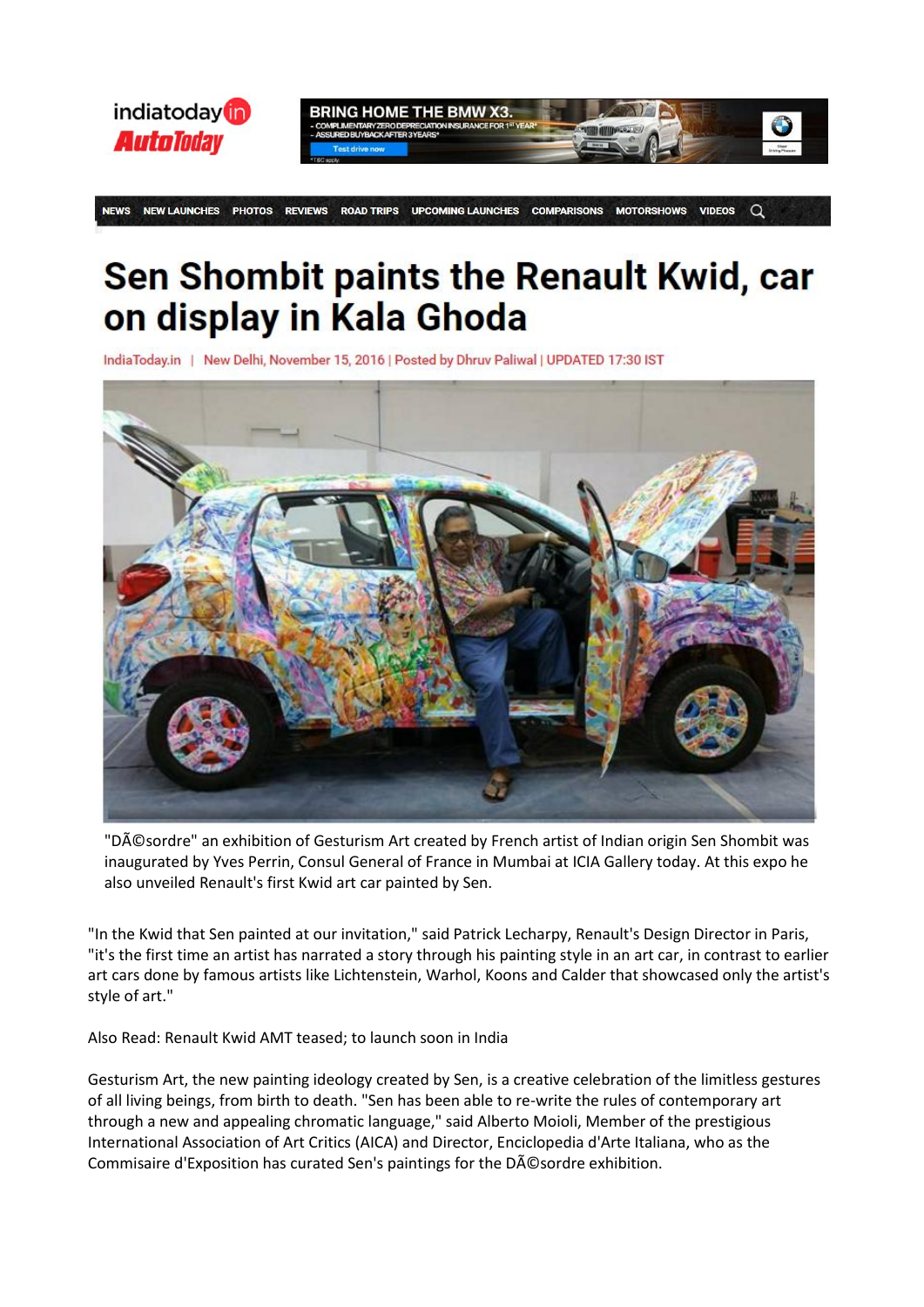

"Désordre is a wonderful spiritual thought that captures the physical disorder of life in India," said Vickram Sethi, Chairman of the Institute of Contemporary Indian Art (ICIA) hosting the exhibition. "Sen's paintings create an enigma that defies logic. He invites his viewers to engage in his art through their physical interaction. This participation is so engrossing that it leaves the viewer with memorable experiences."

[Also Read: Renault to invest in a local car plant in Pakistan](http://indiatoday.intoday.in/auto/story/renault-to-invest-in-a-local-car-plant-in-pakistan/1/802415.html)

In his search for a new painting expression to transcend Post Modern Art, and his experience of grappling contradictory cultures, Sen established the ideology he calls Gesturism Art in 1994. This style has paintings and dAC Sordre installations in different themes. There are 8 themes with 50 recent 2015-16 art works being exposed in this solo exhibition which will run upto 22 November 2016. These themes are Mystic Island, Love & Force, Colour of Dance, Sensualism, Night Spirit, Companion, Breathing France, and a theme on India called Ville Engimatique.